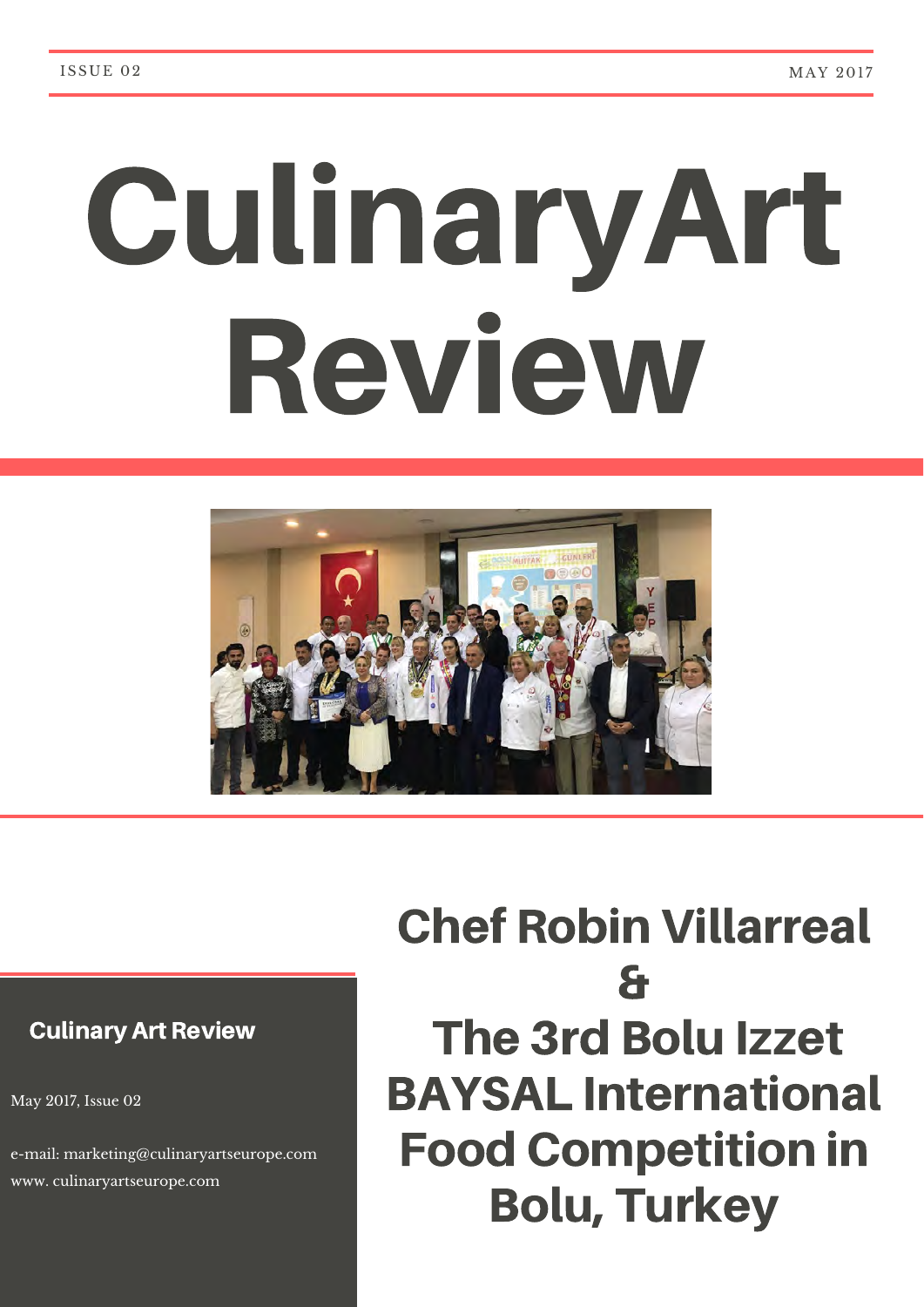

From April 28 to April 30, 2017, took place the 3rd Bolu Izzet BAYSAL International Food Competition in Bolu, Turkey. Academic Director of Culinary Arts Institute at Varna University of Management, Chef Robin Villarreal was invited to the competition as a jury.

"Bolu is a city, located in the middle of Ankara and Istanbul. From Istanbul to the region is about 3 hours. But we reached to Bolu during 8 hours, as the organizers decided to change the path and to show us the black sea costal area, which has an amazing and wonderful view."

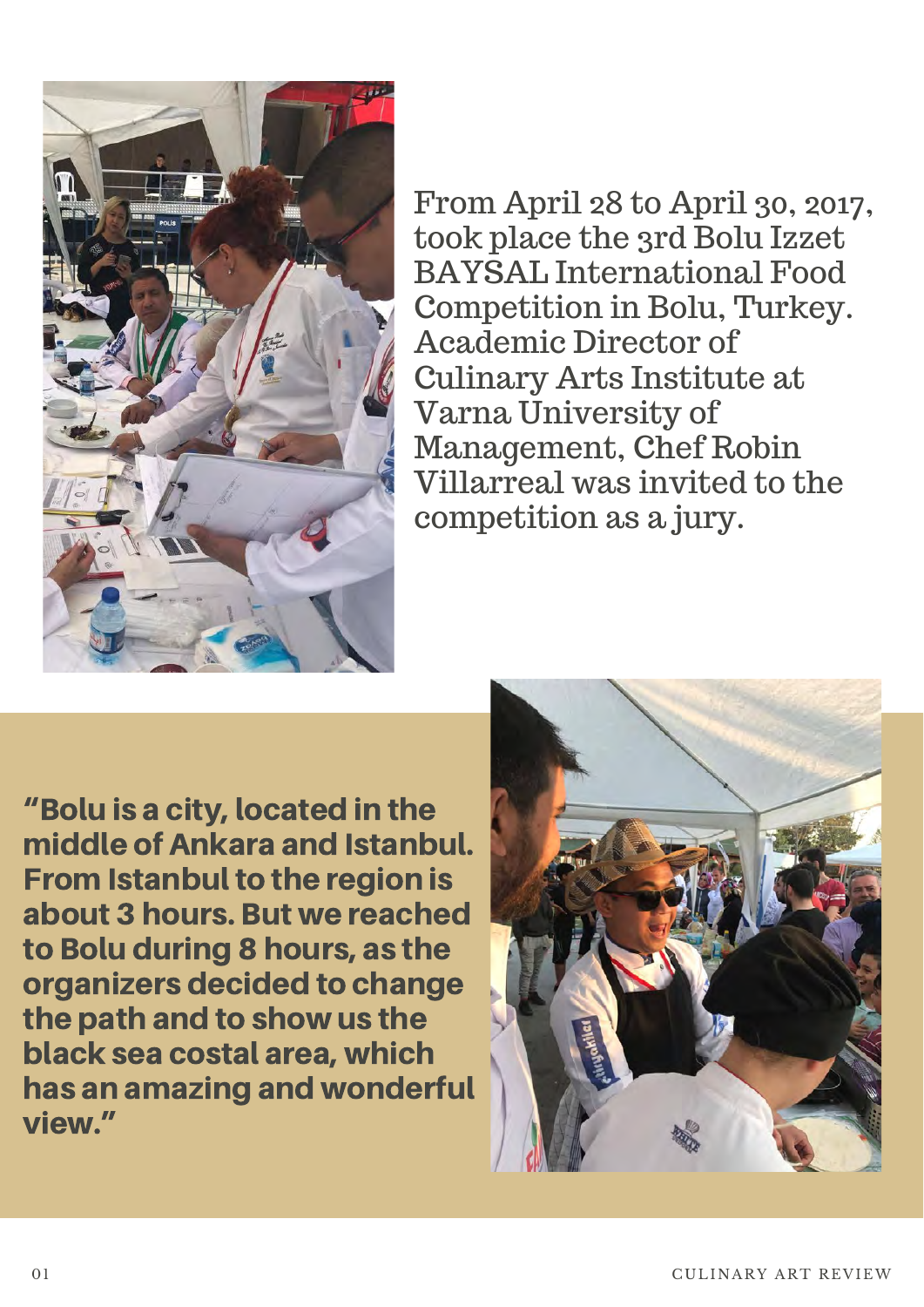

How was the organizational level of competition?



This culinary competition in Bolu is still young. This year was the third time they have done it. Still the competition needs to overcome some activities, for example, the city of Bolu is not as developed as the capital city and there are a lot of challenges for competitors to get the ingredients. Inaccessibility of some products made discomfort, and some participants brought products from their hometowns, instead of having fresh products from the region.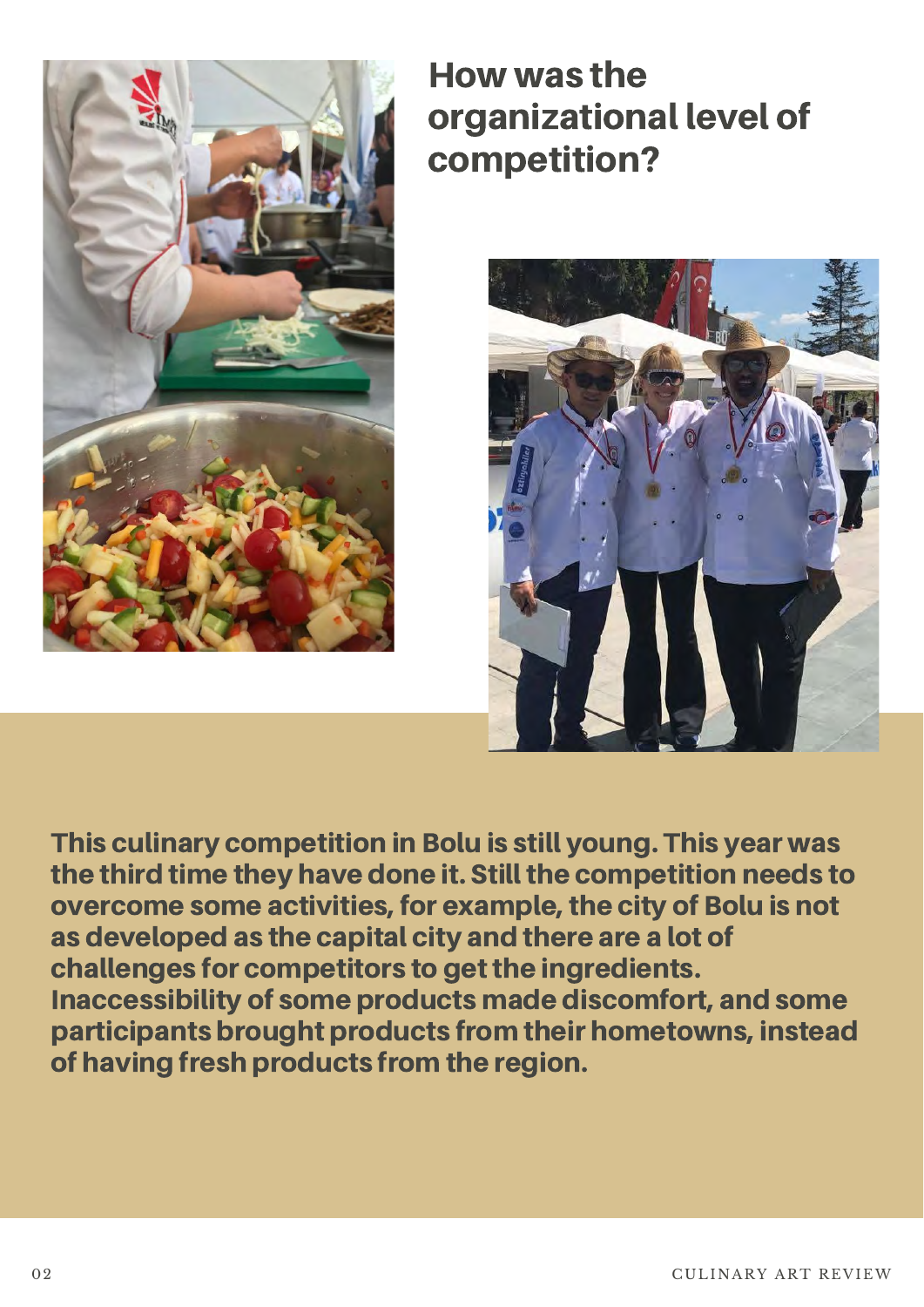## Which moment was memorable for you while being part of such competition?

The most memorable moment for me was when the organizers made a special competition within disabled kids having passion in cooking. These kids were so enthusiastic. For safety reasons they had supervisors for helping them to accomplish with the tasks. This was very nice! You could see how happy and motivated they were, enjoying the time spent with us. They put their hearts in making the dishes and even, the dishes of some disabled kids compared with others were much better in terms of taste. They did not do anything fancy, but what they did was full of passion. This moment was really very memorable for me, since, despite the disability they do what they really like and they are able to do it with a pleasure.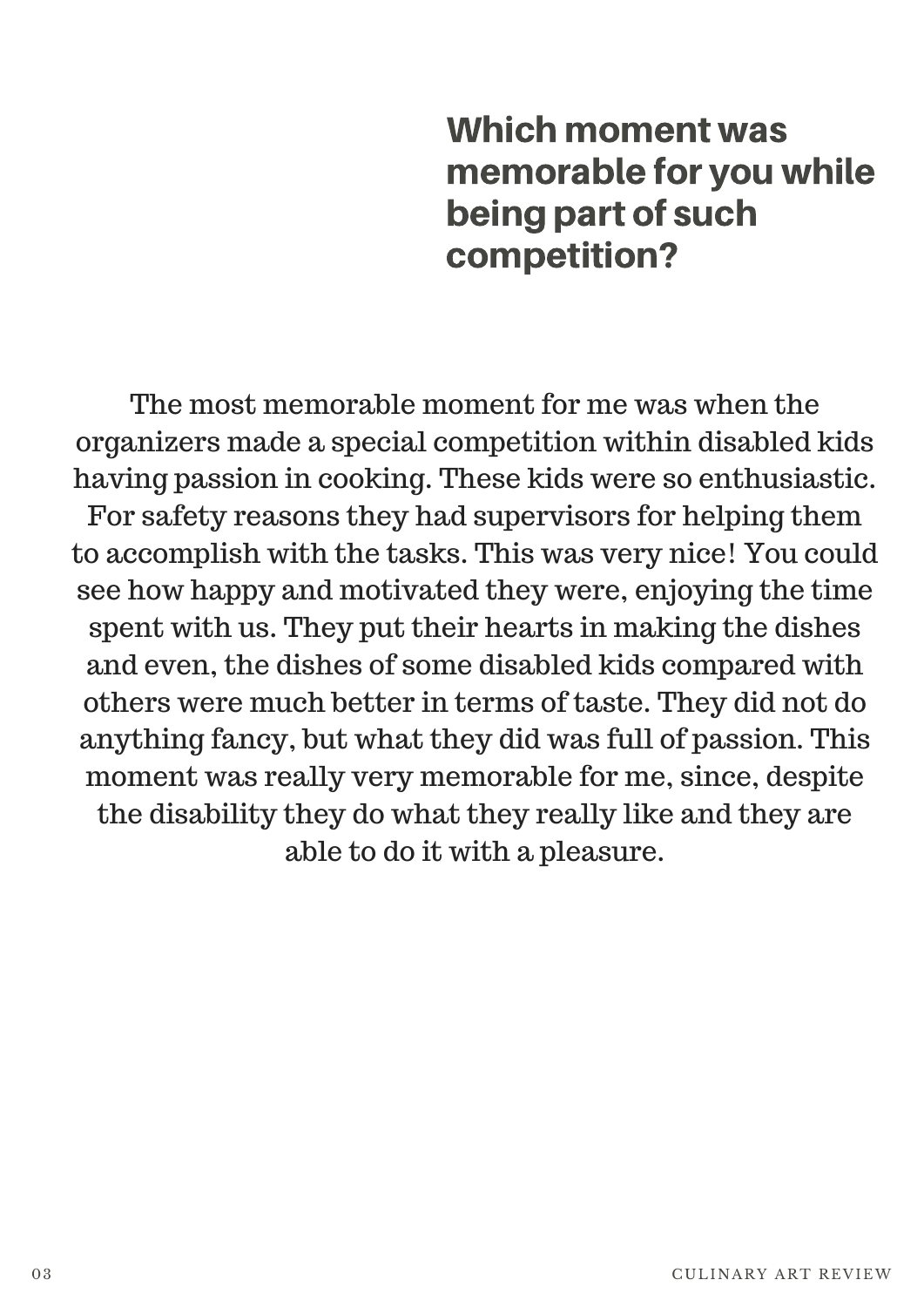## In terms of culinary arts industry, what is the difference between Turkey and Bulgaria ?



Number one difference is the economy. Turkish economy is stronger than Bulgarian. Let us compare Sofia and Istanbul. In this comparison, the population of Istanbul is bigger than Sofia's. The amount of culinary influence is huger as well, because of the size of city, products and also the buying power. All these factors impact on culinary industry. For example, you can see the big difference also in the accommodation. Turkey has famous and high quality hotels such as, Shangri La, Four Seasons, etc. Sofia has also high quality hotels, but a lot of the top hotels are missing. The reason is the difference of buying power. Turkey is more ahead in terms of gastronomy quality than Bulgaria.